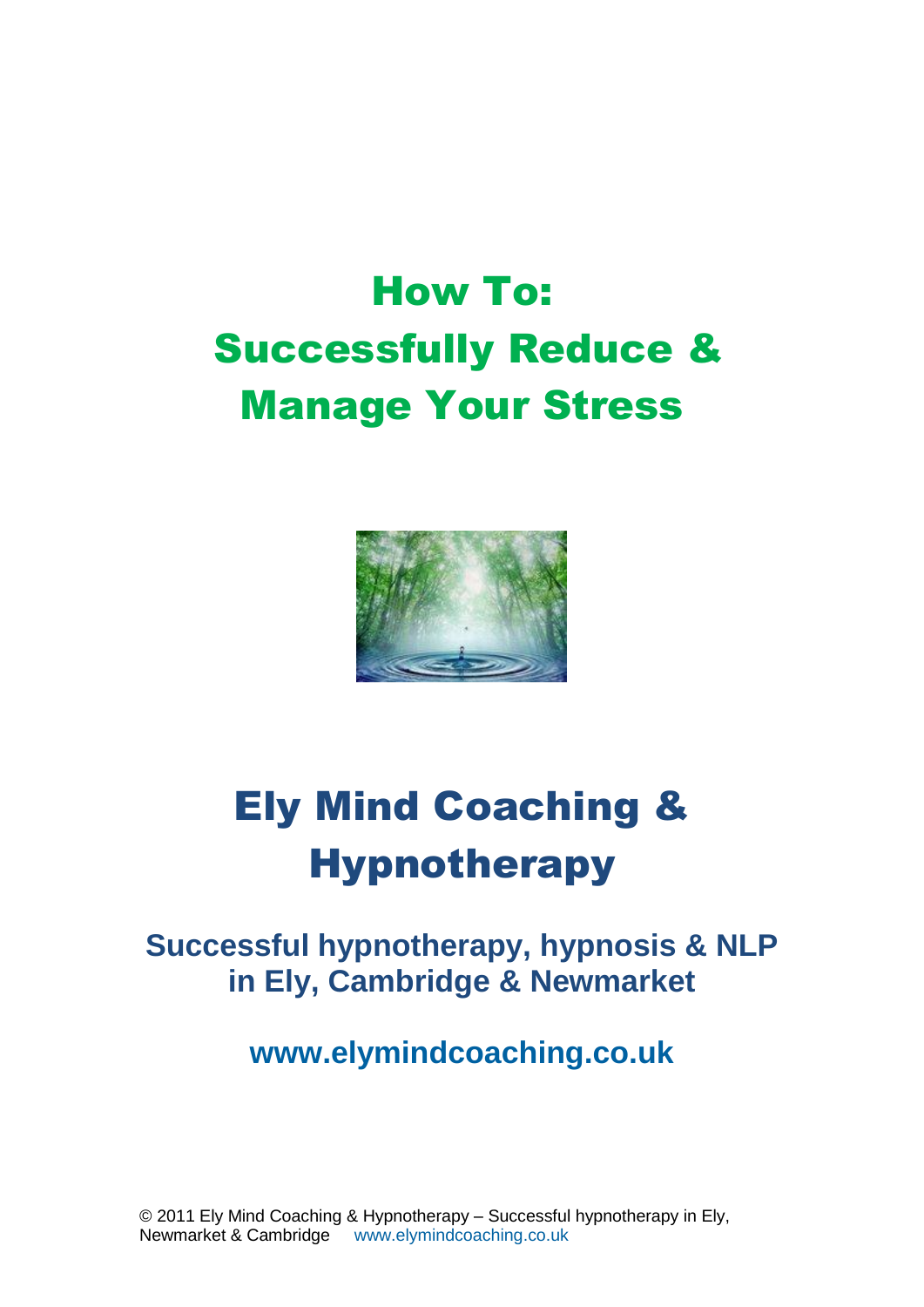# Feeling Stressed?

Are you stressed out? Does it just feel like you'll never be able to get everything done? Does it make your head hurt so you feel overwhelmed and exhausted?

If you answered yes to any of these questions then this e-book can help you find ways to relax, refocus and handle everything that you face in your daily life.

Recently a client who had been to see me for a few hypnotherapy sessions about her stress updated me that she was "feeling very good. Thank you. It's been really amazing." Would you like to feel that good again?

Unmanageable stress is becoming more and more of a problem as we all attempt to cope with the ever increasing demands on our time and energy. It can be easy to feel simply overwhelmed by the amount we need to do, whether it is work deadlines, family commitments, social pressures or some other addition to that endless list of demands.

Another client told me he had become trapped within his stress and the demands of his work and social life. He felt so overwhelmed and anxious he couldn't concentrate on any one task because he was so aware of the other things he needed to get done. His confidence was suffering and his mind just felt confused and 'fuzzy' all the time.

After using just some of the suggestions you will find here, his head soon felt clearer, his memory and confidence had improved and he had seen his whole life become much more organised.

There are many things you can start doing right away that will help reduce your stress levels such as getting enough sleep, learning to relax, exercising and reducing the amount of alcohol you drink.

Has the stress level in your life become unmanageable? If it has, imagine how good it would feel to be able to manage the demands of your busy life with a sense of balance, confidence and control so you knew you could handle anything that comes your way.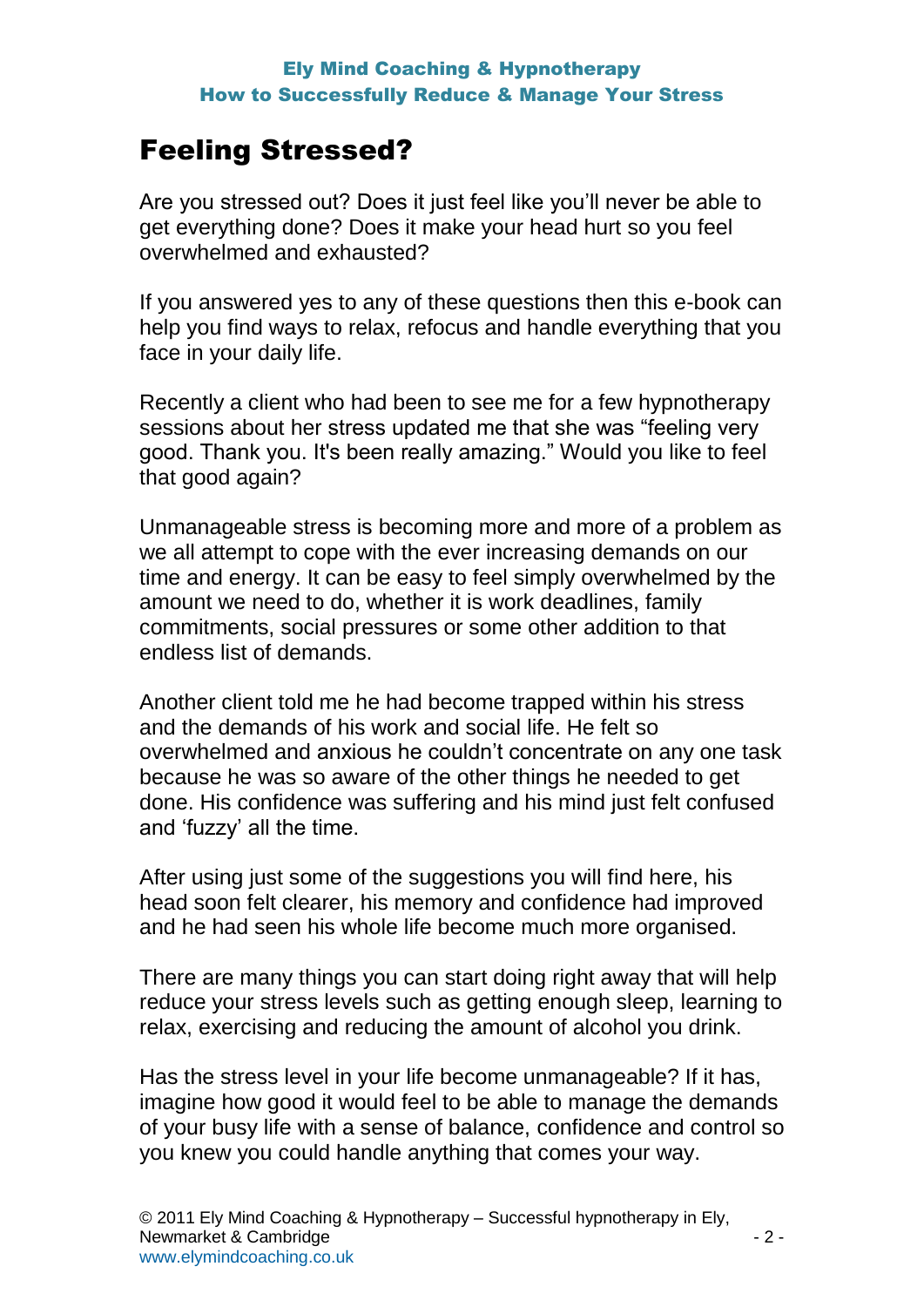Remember the secret is in the doing, not in the reading. So when you decide that now is the time to take action, then read on.

# The Warning Signs of Stress

Whilst a degree of stress can be useful to help motivate us and focus our attention on the job at hand, there are many signs and symptoms to show when your stress has become a problem.

Common examples include:

- Inability to concentrate or poor memory
- Feeling constantly tired or exhausted
- Reduced confidence and self esteem
- Difficulty getting to sleep or disturbed sleep
- Headaches and migraines
- Feeling on edge or near breaking point
- Increased irritability
- Changes in appetite
- Irritable bowels
- Feeling low, worried, anxious or worthless
- Sweating and nausea
- Increased blood pressure
- Feelings of being unable to cope, tense or stuck.

Important Note: If you even suspect that you may have a medical condition responsible for any of the above symptoms then you should consult your medical practitioner for advice before following any of the suggestions in this e-book.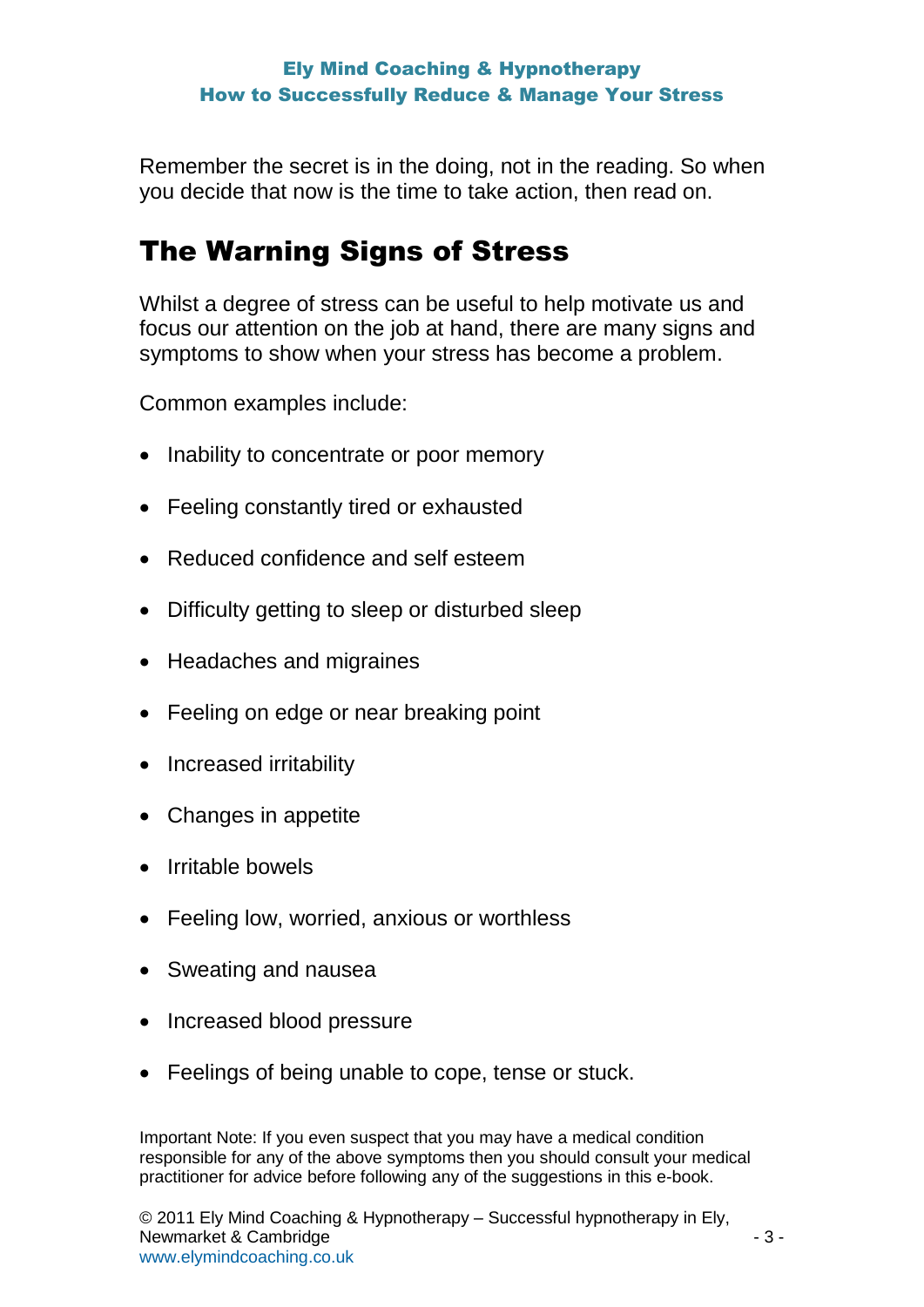# 1. Get Enough Sleep

People who are highly stressed often have trouble sleeping – whether that's getting to sleep or having a wakeful, disturbed night.

You may lie in bed for hour after hour with thoughts of all the things you need to get done racing through your mind. As you are tired, these thoughts are often of things going badly which can make you feel even more stressed and anxious.

Sleep is the body's way of recharging itself, so getting enough good quality sleep is key to performing effectively every day and having the energy and concentration you need to succeed.

So how do you learn to switch off at night so you can get that level of rest you need?

- Make your bedroom a place of rest: you've heard this one before but are you actually doing it? Avoid doing things like work in bed or in the bedroom, leave your papers, bills etc. in another room. You know deep down that you will achieve very little progress while you look at them late at night so far better to tackle them again when you are refreshed in the morning.
- Sleep with a pen and paper: If you must take anything to bed with you, make it a pen and paper. If any important thoughts come to you, just jot them down as reminders for the next day.
- Switch off your work phone at night and leave it switched off until just before you leave the next day.

### **Small Change = Big Results:**

One client of mine would check her work phone for messages and e-mails throughout the evening and even during the night.

Needless to say she didn't sleep well because her mind was still active drafting letters, rehearsing what to say at meetings and on what else she needed to do. And let's be honest, if she did get an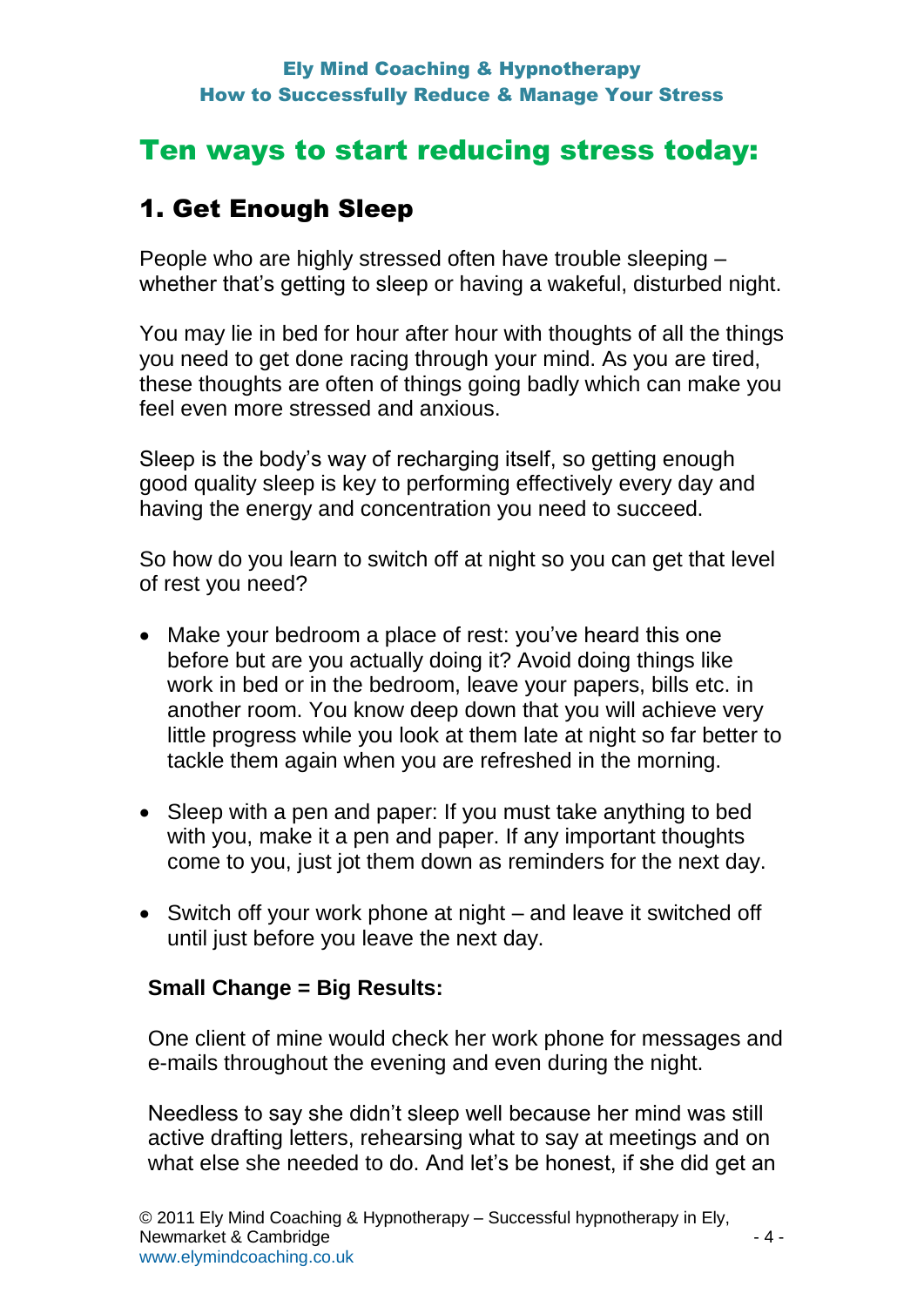e-mail in the middle of the night, what could she really do about it until she got to work the next day?

The cumulative effect of her tiredness meant that she didn't perform as well the next day and so achieved less and became even more stressed and anxious.

However, just by switching off her work phone when she got home at night and leaving it off until she was ready to leave for work the next day, she found her stress levels plummeted, her sleep improved and her energy level soared.

Instead of spending her evening drafting letters in her head she could enjoy her time with her family and friends and even started doing enjoyable things like swimming and walking.

### **What small changes could you make for big results?**

List at least three things you can commit to right now:

- 1)
- 2)
- 3)
- Cut down on caffeine: if you are lying wide awake in bed at night feeling exhausted but with your eyes glued open then consider reducing your caffeine intake in the afternoon and evening. Replace caffeinated drinks with the caffeine free alternative or better still, drink more water to refresh and energise your body.
- Leave your worries by the bedside: Need more help to switch off at night? Then do this simple process and leave all your worries and concerns by the side of your bed until the morning: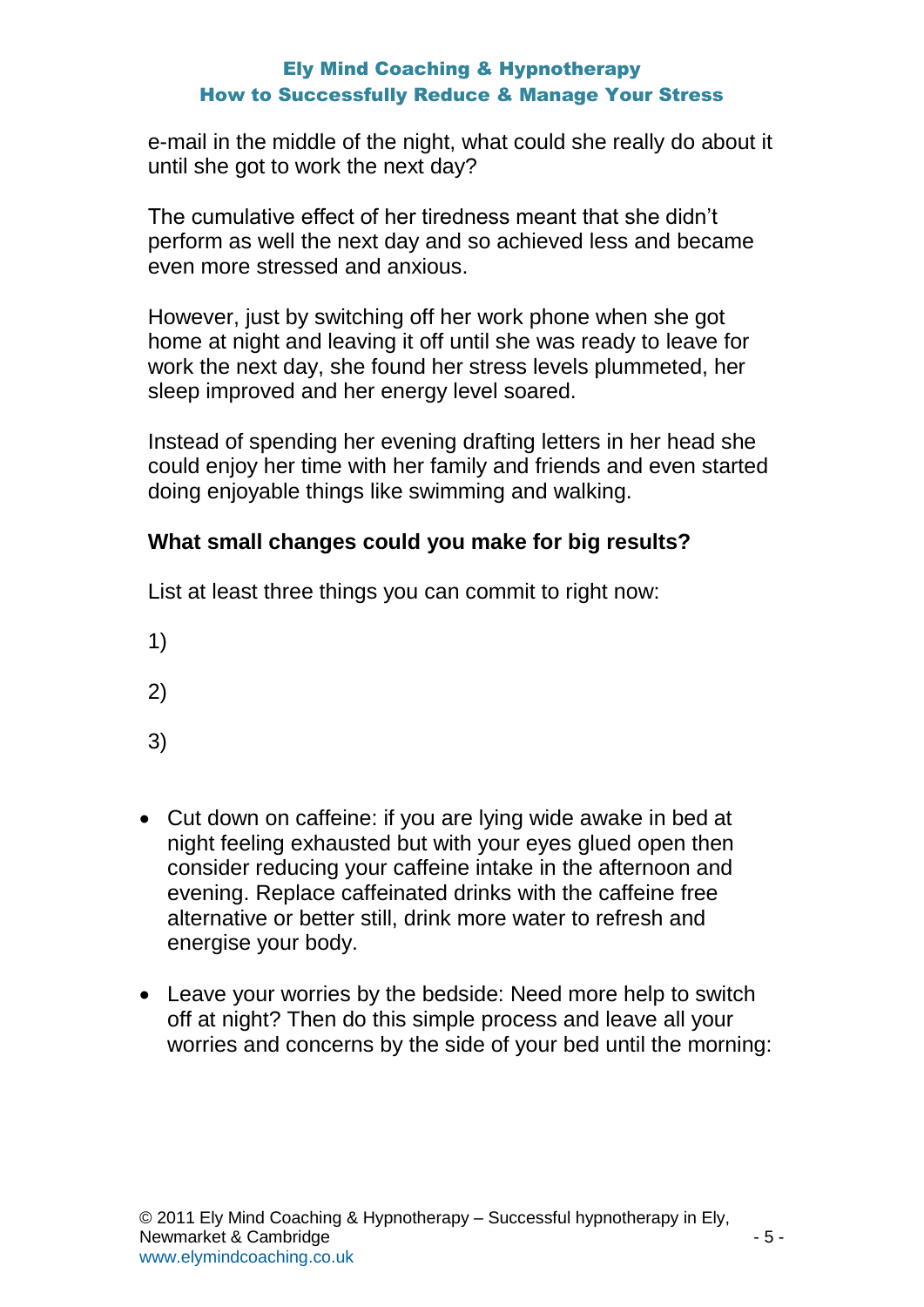#### **The Worry Bag:**

This is a very simple process that will help you switch off all those thoughts until the morning:

- 1. As you lie in bed at night, just before you go to sleep, imagine you have a bag or box to keep all your worries, anxieties and stresses safe in – you can decide what your own bag/box looks and feels like.
- 2. Hold the worry bag up close to your mouth and slowly say each of your worries into it one at a time (you can whisper them if you don't want anyone to hear!). Make sure each one goes right inside the bag and stays there. You may start to notice that your bag fills up and it may start to get a little heavier.
- 3. When you think you've put all your worries in the bag, just pause for ten seconds and check if another one pops up. If it does, put it in the bag.
- 4. When all your worries are in the bag, imagine tying a great big, tight knot at the top of the bag so you can be sure you are keeping all your worries nice and safe. Then put the bag down by the side of your bed so you know where it is.
- 5. Knowing that all your worries will still be there for you when you wake up in the morning, allow your mind to start to relax (you may want to play a nice relaxing hypnosis track or other relaxing music to help you).
- 6. In the morning the choice is yours leave the bag where it is and go on your way or open it up and take all your worries back with you so you can deal with them.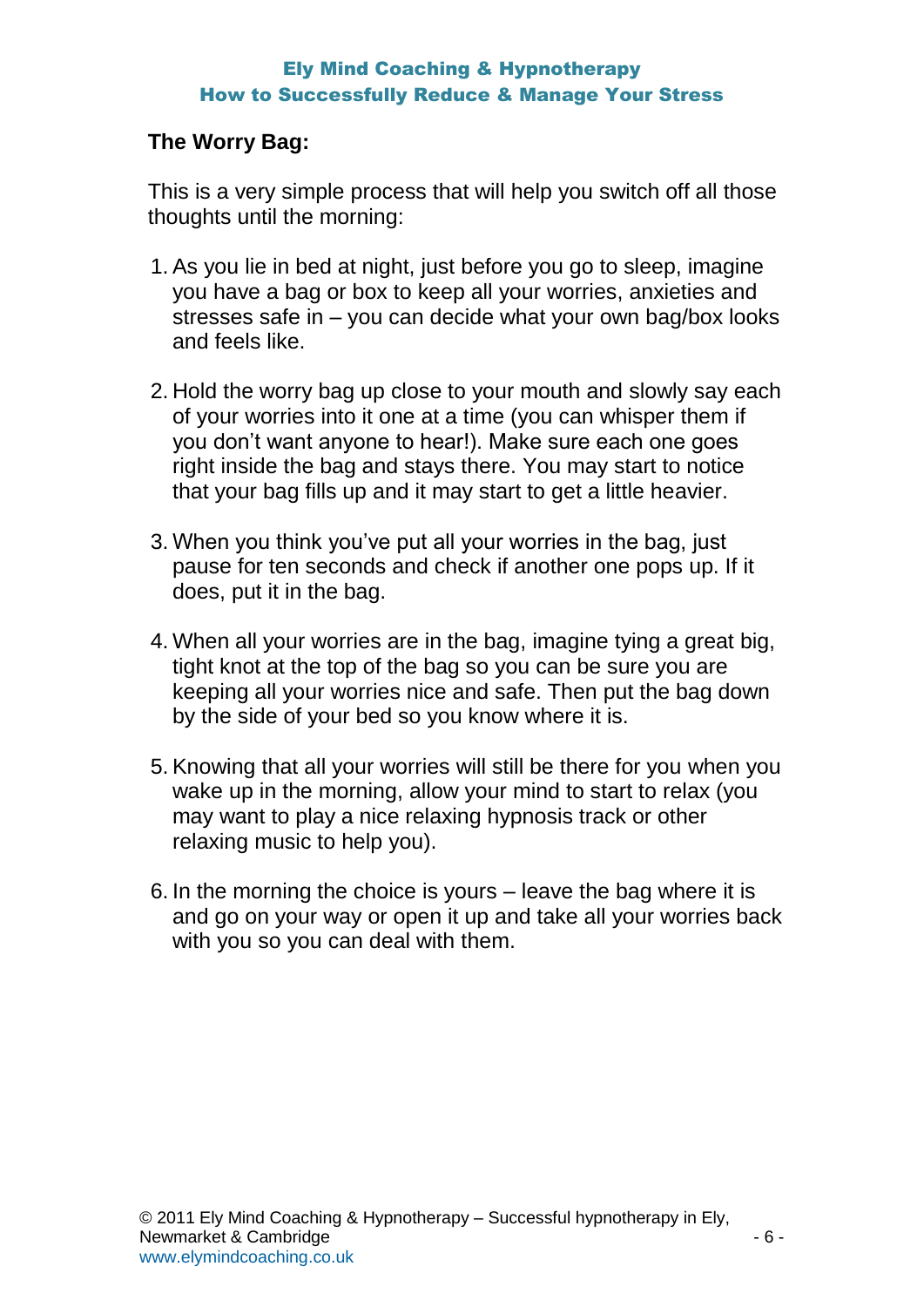### Ten ways to start reducing stress today:

### 2. Learn to Relax

How do you relax? Very stressed people will often talk about how they find it hard to relax, or that they never/can't relax or how they used to do something (reading, exercise etc.) but now they don't have the time, focus or energy.

Many more will rely on tuning out in front of the TV as the way they relax – forgetting of course that TV is a stimulant and can often have the opposite effect (depending on what you watch!).

There are dozens of effective ways you can relax and refocus and get that inner sense of calm, confidence and control. Examples include:

- Listening to relaxing music
- Yoga
- Meditation
- Meeting up with friends
- Tai Chi
- Reading books
- Hypnosis
- Going for a walk
- And I'm sure you can add more to this list.

You can also practice using this breathing technique to help you cut off stress and relax quickly and easily wherever you are: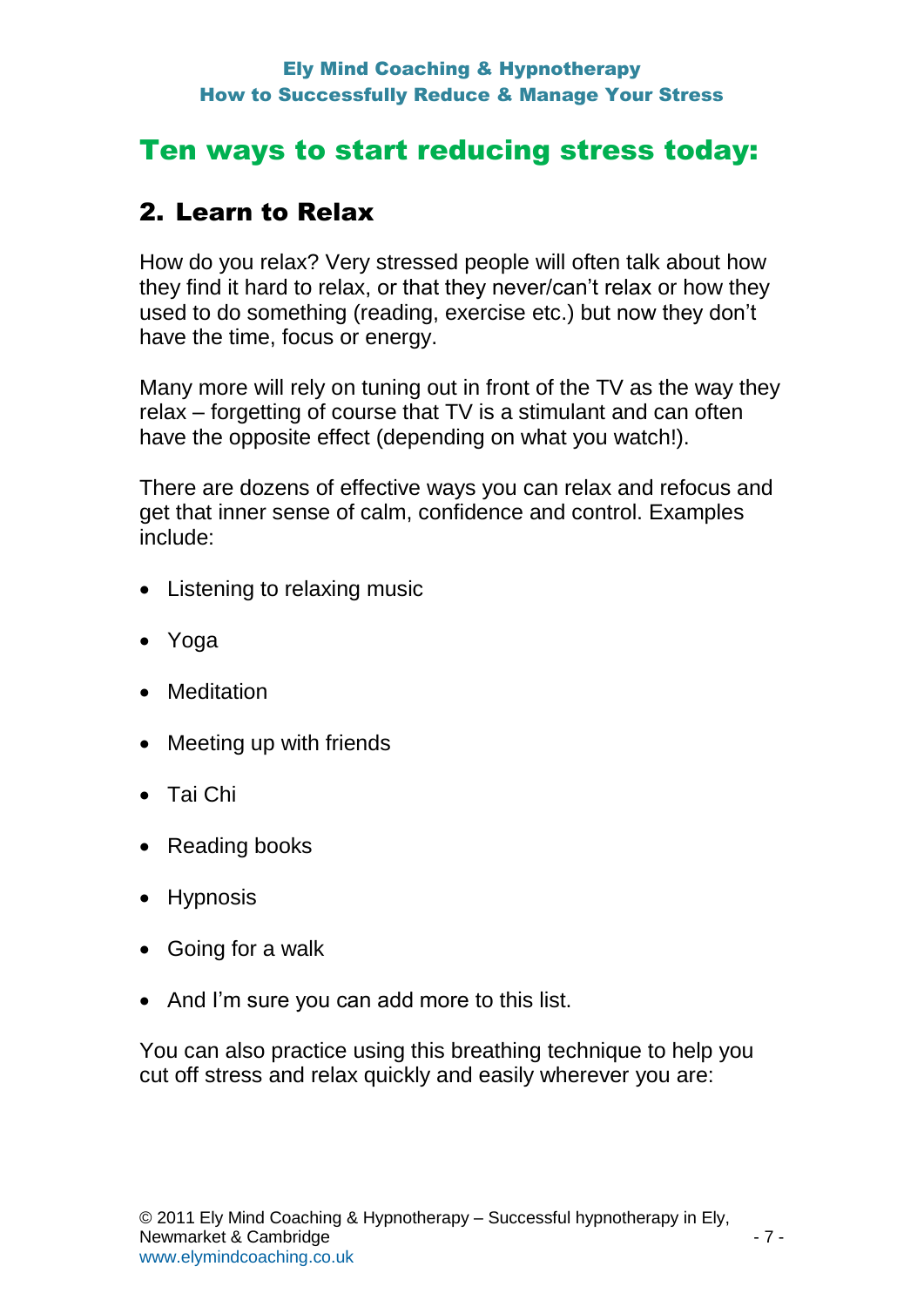#### **Breathing to Relax**

Practice doing this breathing technique as often as you can to naturally reduce stress and feel calmer:

- Close your eyes and become aware of your breathing.
- When you're ready breathe in for a count of seven and then breathe out for a count of eleven.
- Repeat at least three times, ensuring you count in for seven and out for eleven (so the out breath is longer than the in breath).
- Notice how you now already feel calmer than you did before. Use this technique as often as you can and you will soon find yourself feeling more naturally calmer more often.

One of the most effective tools that I use with my clients is hypnosis. Whilst more effective on a one to one basis so that it is personal to you, it is also possible to easily get hold of hypnosis music and audios to help you relax effectively.

However, many people are uncertain about hypnosis, what it involves and what it feels like.

#### **What is hypnosis?**

Hypnosis is a state of deep physical and mental relaxation, during which we allow ourselves to become inwardly focused. You are fully awake and alert whilst in hypnosis, and not under anyone's power or influence (despite what you may have seen or heard about in a 'show'!). If you wanted to you could simply open your eyes and 'wake up' at any point.

Most people love the feeling of relaxation they get and are surprised to find how aware they are throughout the session.

Several have described it as being similar to the experience of driving your car on a familiar journey while lost in your thoughts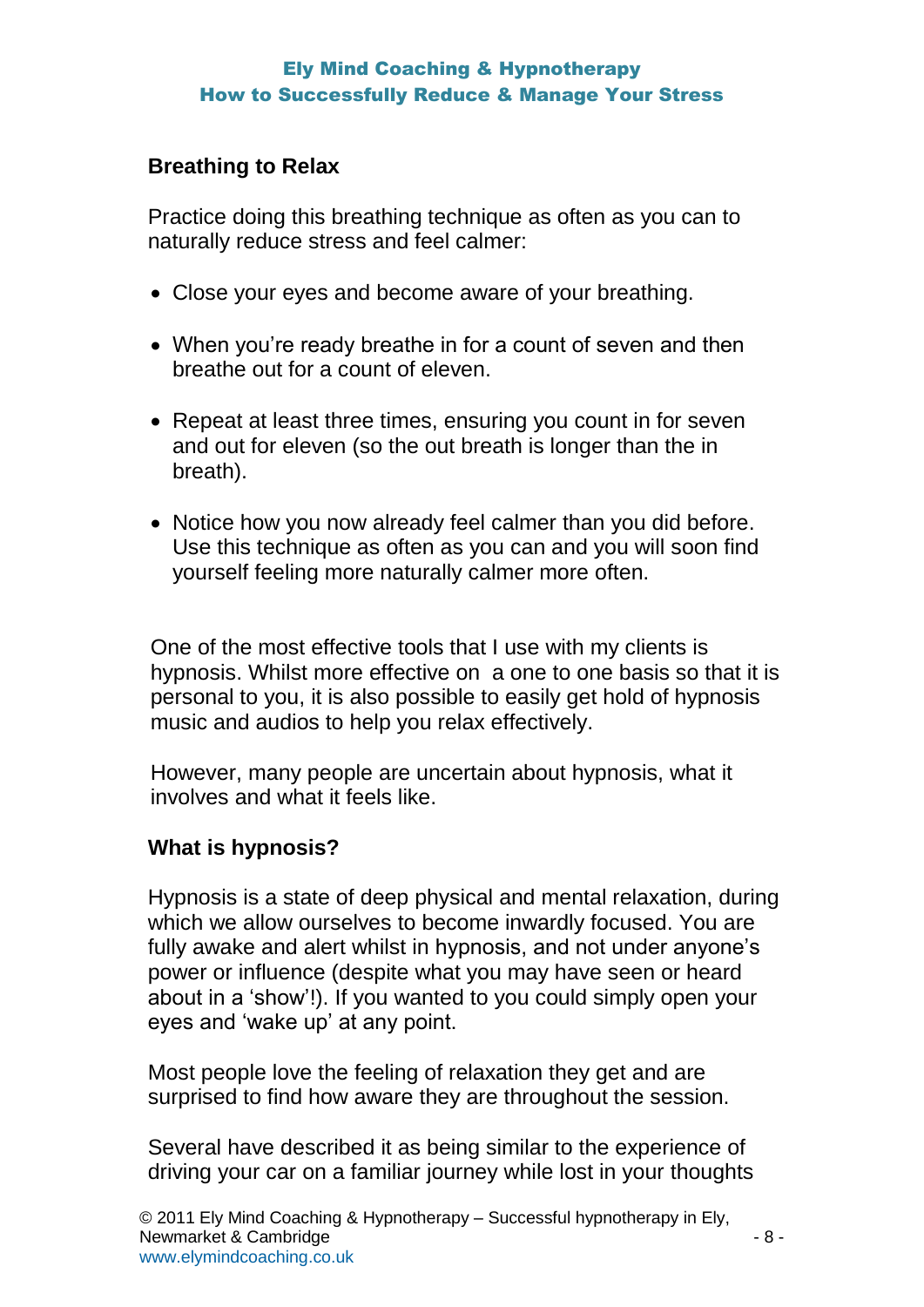and then realising you have reached your destination. Others describe it as being like that moment before you fall asleep when, with your eyes closed, you are too comfortable to move yet you are fully aware of your thoughts.

Because if you could consciously let go of your stress you would, wouldn't you? In fact, you'd have changed it aside long ago. Problems such as fears, anxiety and limiting beliefs (e.g. 'I'm not good enough') are being run by your mind at an unconscious level and it may even feel like they are now part of who you are.

Stress exists for a purpose – it could be to let you know you need to slow down, or that you need help or maybe it protects you by stopping you doing things that could go wrong.

Whatever the reason, hypnosis works with your unconscious mind to satisfy this intention in an empowering and positive way, allowing you to find new ways of acting and reacting with new beliefs and behaviours.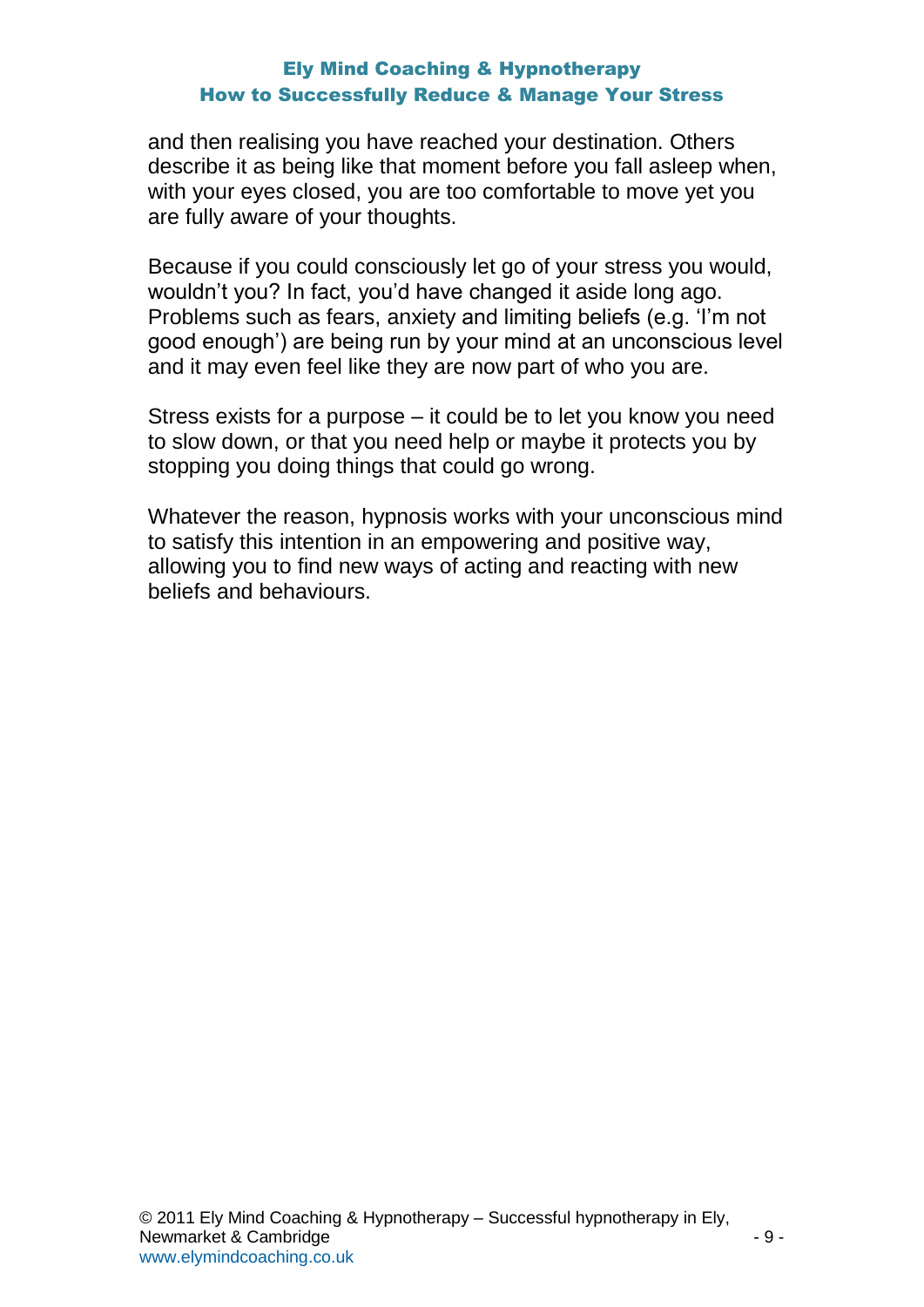### Ten ways to start reducing stress today:

### 3.Move more

Exercise is amazing for helping with stress and anxiety. It gives you a break from whatever you are doing and just the act of getting away from a desk, room or building can immediately start to help you relax and get a different perspective. It also has a positive effect on sleeping.

When some people think of exercise they think of painful sessions at the gym or those cross country runs they hated at school. However, all you really need to do is move more and up your breathing and heart rate, so even a short walk is perfect.

Just by taking a 10-15 minute walk, you can easily release any tension that has built up and move to a positive state of mind. You may also be surprised when the answer to something that's been on your mind suddenly jumps out when you weren't thinking about it at all.

And before anyone says they don't have time to go for a short walk, consider the simple ways you could build it into your day:

- Parking slightly further away when you drive to work or the shops, or get off the bus a stop earlier.
- Instead of sitting at your desk, go for a 10 minute walk at lunchtime. You could even involve some colleagues so that it becomes more social.
- Involve your family so that you all go for a walk in the morning or after dinner.
- You could have a competition with yourself or a friend to see who can walk the most steps in a day – just buy a basic pedometer and you're ready to go.
- Take the stairs instead of the lift or escalator.

So whatever you like to do – get out there and do it!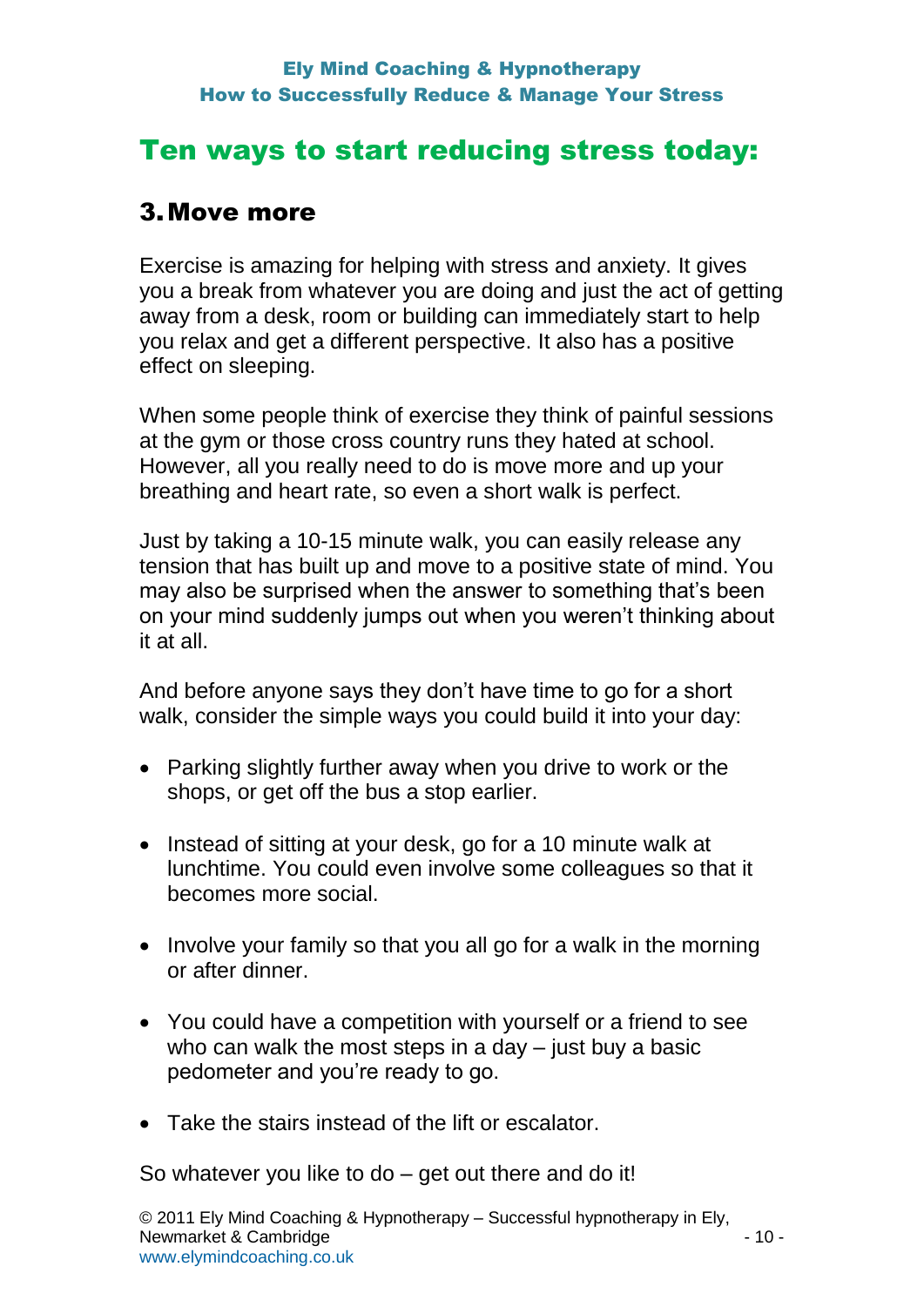### Ten ways to start reducing stress today:

### 4. It's Good to Talk!

Talk to someone about the things that are getting on top of you – often just the act of putting our stresses into words can start to break them down and seem more manageable.

The person you talk to may also have some ideas and suggestions that will help you to reduce your stress levels even further.

Who could you talk to about the things on your mind within the next 24 hours - your partner, colleague, friend, relative, a complete stranger??

List the first three people who pop into your mind and then decide who you will talk to and take the first step (e.g. fixing a time for a chat/coffee) within the next 24 hours:

1)

2)

3)

Remember to take that first step to making it happen as soon as possible so it doesn't just become another thing on your long to-do list.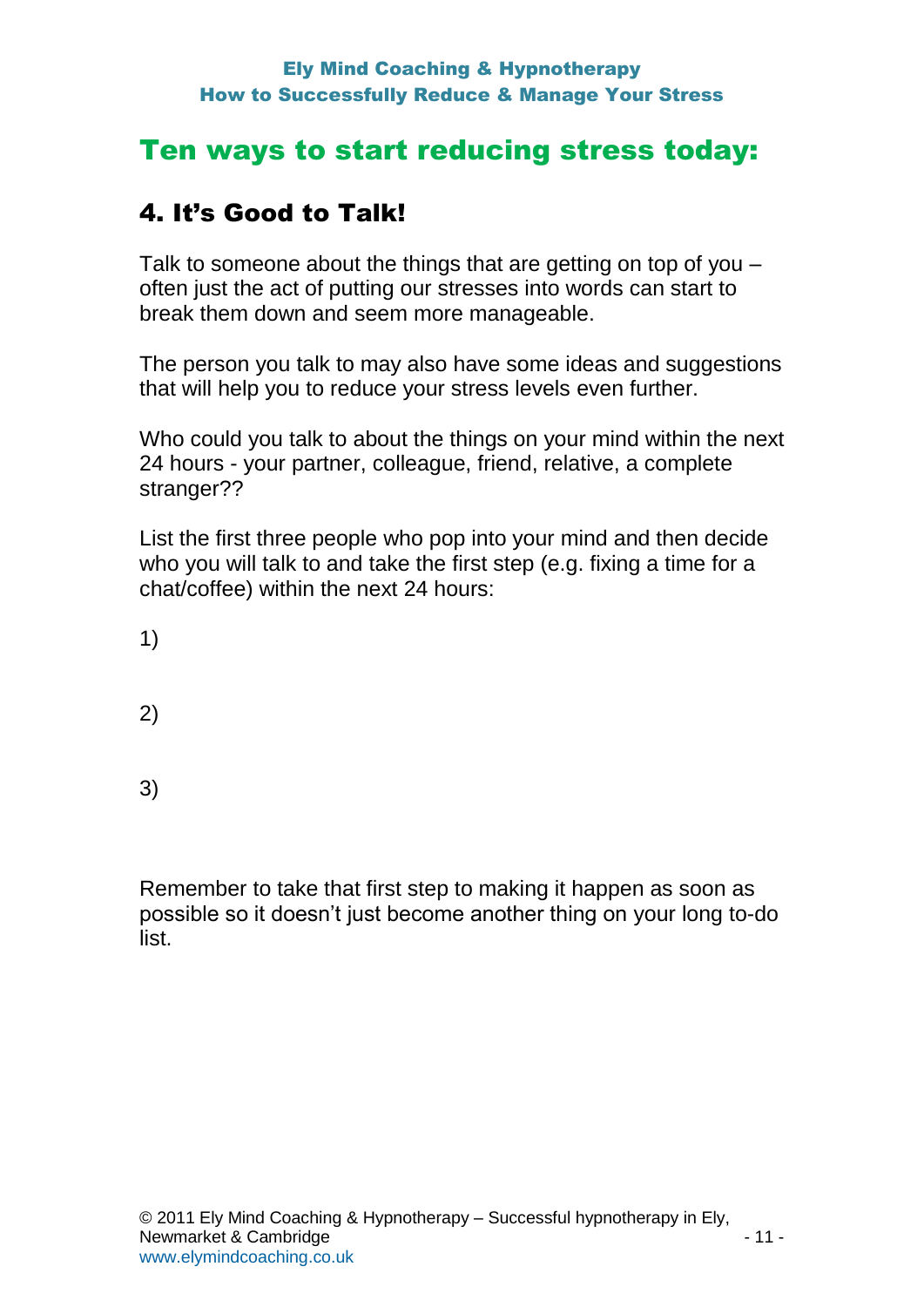### 5. Cut down on smoking and drinking

Many smokers use their habit as a way to manage stress, either smoking when they feel stressed or rewarding themselves after a stressful event. However, the 'relief' only lasts a short time and soon the stress returns along with the need to smoke another cigarette.

Much of the stress relieved by smoking is actually caused by the effect of the nicotine on your body. Further, smoking doesn't solve any of the causes of your stress, it just hides them temporarily. It is also a very unhealthy way to try and deal with stress.

Many people also try and use alcohol to temporarily mask the effect of the stresses in their life. Some people have a drink when they get in from work or maybe start to have one or two just to relax most nights, others binge drink at the weekend to forget about the other things going on in their life or to make them seem more manageable.

However, excessive drinking can lead to irritability, increased stress, frustration and insomnia – all of which can ultimately add to the stress you are experiencing.

There are also people who use food as their relief from stress – eating to feel better yet then feeling worse when they realise all the rubbish they've just eaten.

If you are smoking, drinking or eating to try and manage your stress, instead of dealing with the causes, then carry out the next exercise before deciding what you are going to do about it to regain your healthier ways of living: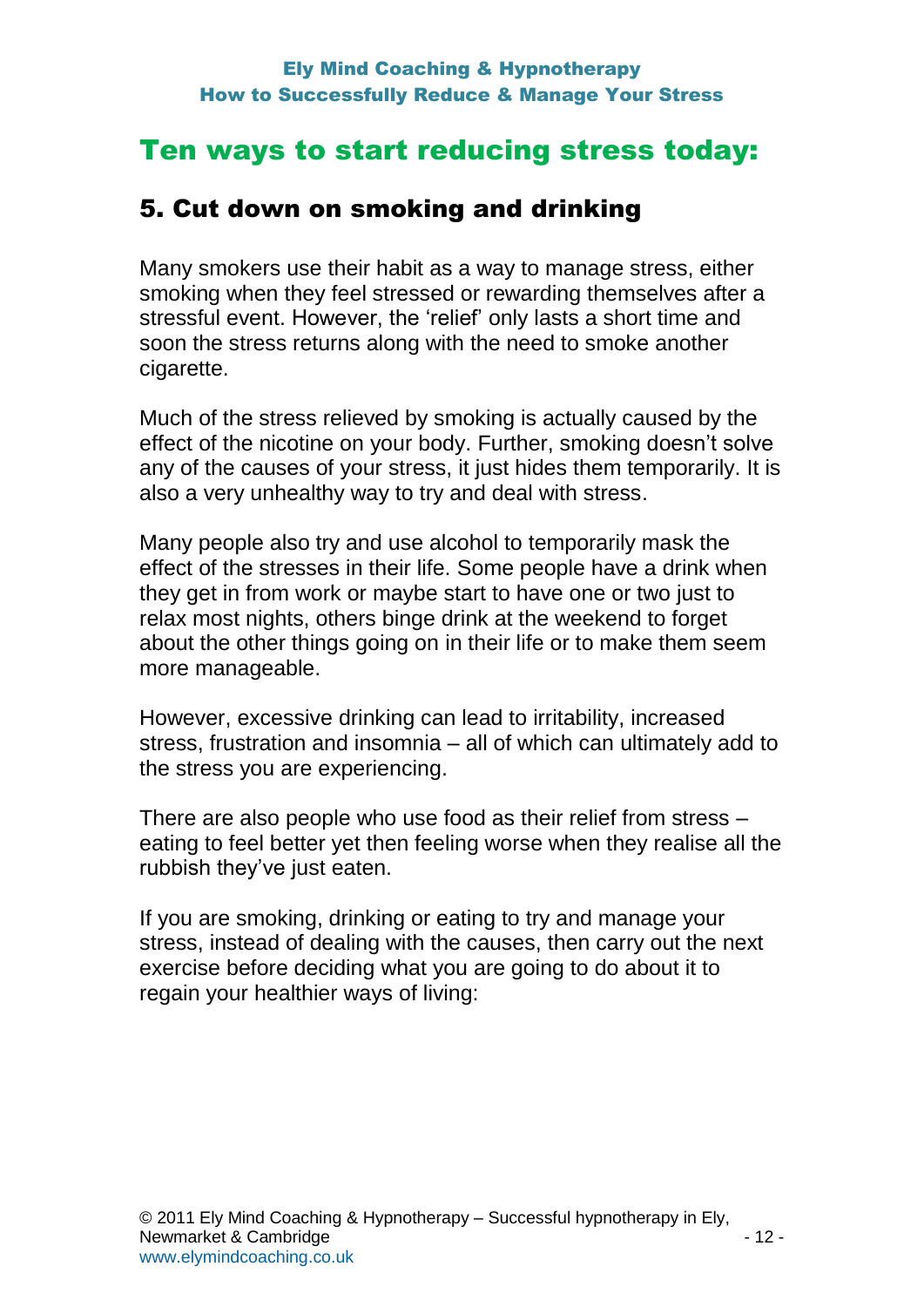### **Creating Your Future:**

What will life be like in the future if you continue to smoke/drink/eat as you do now? What will it be like when you make the decision to change?

Imagine going forward into the future and compare your two futures – ask yourself what will life be like? What will I be seeing, hearing and feeling? What will my health be like? What will I be doing or not doing? What will others (e.g. family, friends) be saying? How much money will I have saved or spent?

|                  | <b>CONTINUE</b> | <b>CHANGE TODAY</b> |
|------------------|-----------------|---------------------|
| 5 years          |                 |                     |
| from             |                 |                     |
| now              |                 |                     |
|                  |                 |                     |
| 10 years         |                 |                     |
| from             |                 |                     |
| now              |                 |                     |
|                  |                 |                     |
|                  |                 |                     |
| 15 years<br>from |                 |                     |
| now              |                 |                     |
|                  |                 |                     |
|                  |                 |                     |
| 25 years         |                 |                     |
| from             |                 |                     |
| now              |                 |                     |
|                  |                 |                     |
|                  |                 |                     |

Once you have completed the exercise and vividly imagined your future, compare each future over and over and ask yourself – which future do I want to create? And what decision will I be making in the now to create it?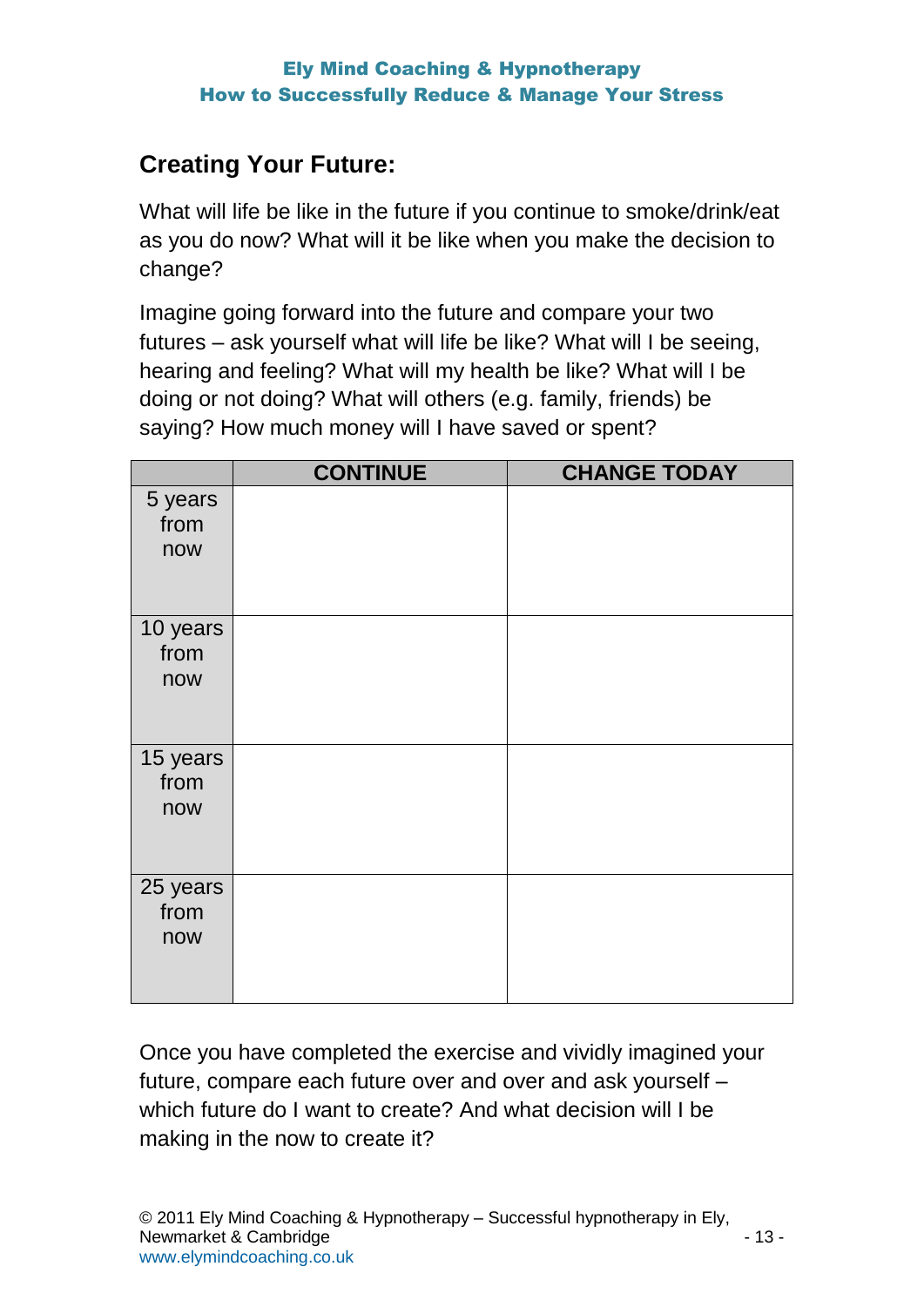### 6. Worried? Anxious?

Anxiety is just your mind picturing things going wrong so, if it does happen that way, you'll be fully prepared to deal with it. You could say your mind is trying to protect you by getting you ready.

Often that anxiety can push up your stress levels as you see all the things that you are doing (particularly the important things) going badly in the future.

Linked to this, if you are spending your time thinking of things going badly then that mental rehearsal can make it seem a foregone conclusion that it will go badly and so reinforce the anxiety you are feeling.

The following easy process will help you switch this thinking so you see, hear and feel the event going well – and then you can train your mind to prepare for it to happen that way. The more often you do this process, the better the results you'll achieve.

### **Ending the Stress of Anxiety**

- 1. Close your eyes and just imagine you have a line of your life with your past in one direction and your future in another direction. Whether you see the line, hear it, feel it or just know it's there, is perfect. Experience it exactly in the way that's right for you.
- 2. Imagine floating up above your line, right above now so you are looking down upon now. Just get way up above the line of your life.
- 3. Bring to mind the specific event you are anxious about. Then float out above your life-line into the future and go to 15 minutes after the successful completion of that event you thought you were anxious about.
- 4. Turn and look back towards now having successfully completed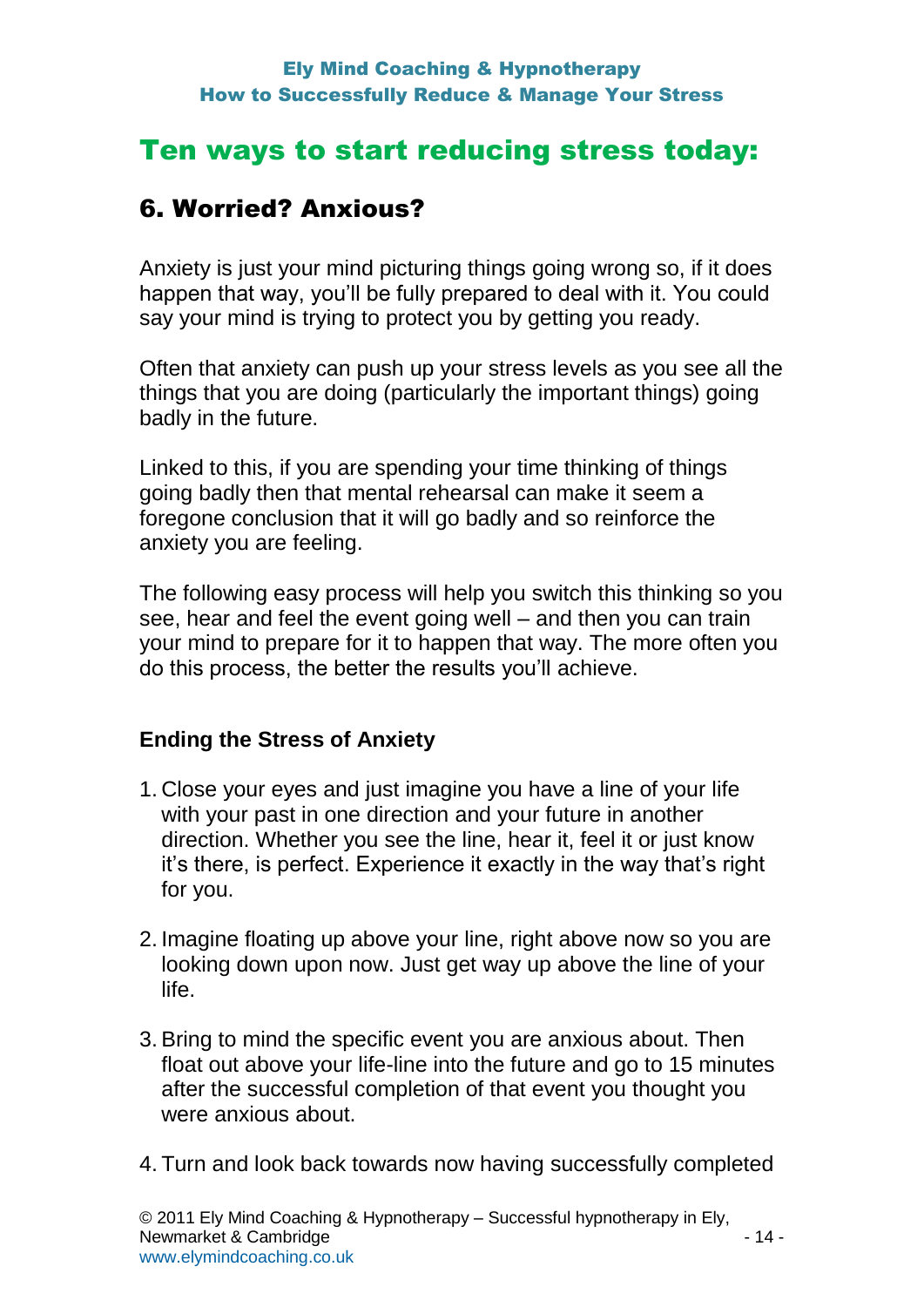it exactly the way you want to go. Create an image of things going perfectly, with all the sounds, sights, feelings and confident self-talk that goes with it.

- 5. You'll then wonder where the anxiety has gone. It will now have completely disappeared.
- 6. Looking back you may also notice some other things you can see how calm, confident and relaxed you feel, how easily you complete the task.
- 7. Then take a moment to look all the way back along your time line to now and notice how all the events between then and now realign themselves to support achieving your exam goal.
- 8. Then turn and look towards the future and notice some of the amazing things that will take place because you performed so successfully.
- 9. And when you are ready just imagine floating back above your time line, back to the present time, down into the now and open your eyes.

And finally, just stop and truly consider, will the thing you are anxious and stressed about even matter a year from now?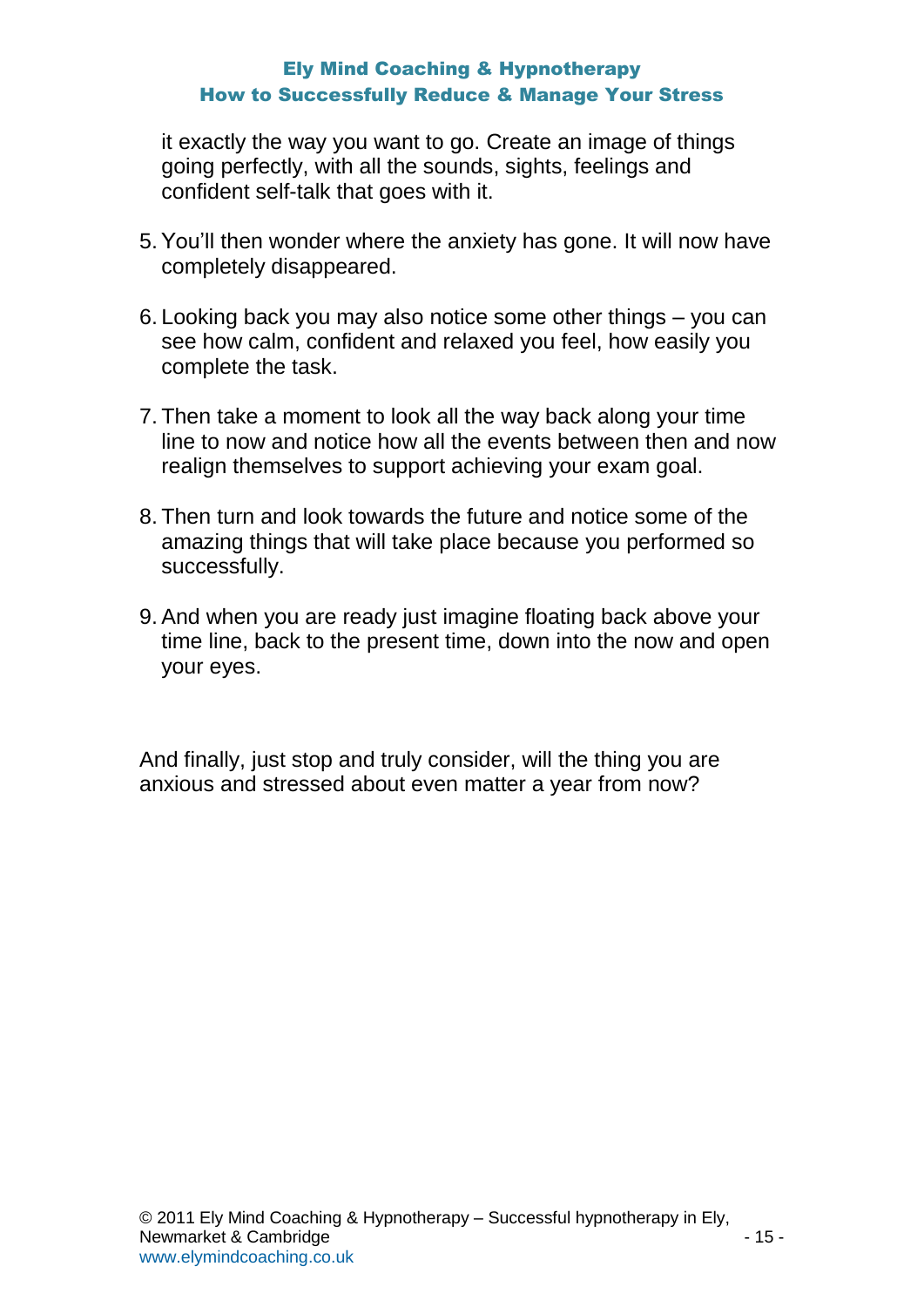### 7. Accept things you can't change

There will always be things that happen in life that you have no control over, whether it's the actions and reactions of other people such as family, friends and work colleagues, national or local events, changes in laws, the performance of the economy or something else.

Sometimes there are things we can change. For example we could change what we say, how we say it and decide who we spend our time with.

For those things beyond your control, you have a choice whether you let them cause you stress that you can't resolve or whether you find new ways of doing things and accept the things you can't change.

So decide, which battles are worth fighting and which would you be better off just leaving alone?

1) Which stressful things in my life can't be changed by me right now?

2) Which things can I change?

Pick the top three stress factors in list 2 and decide what the first step you can take will be – and then make sure you action it in the next 24 hours.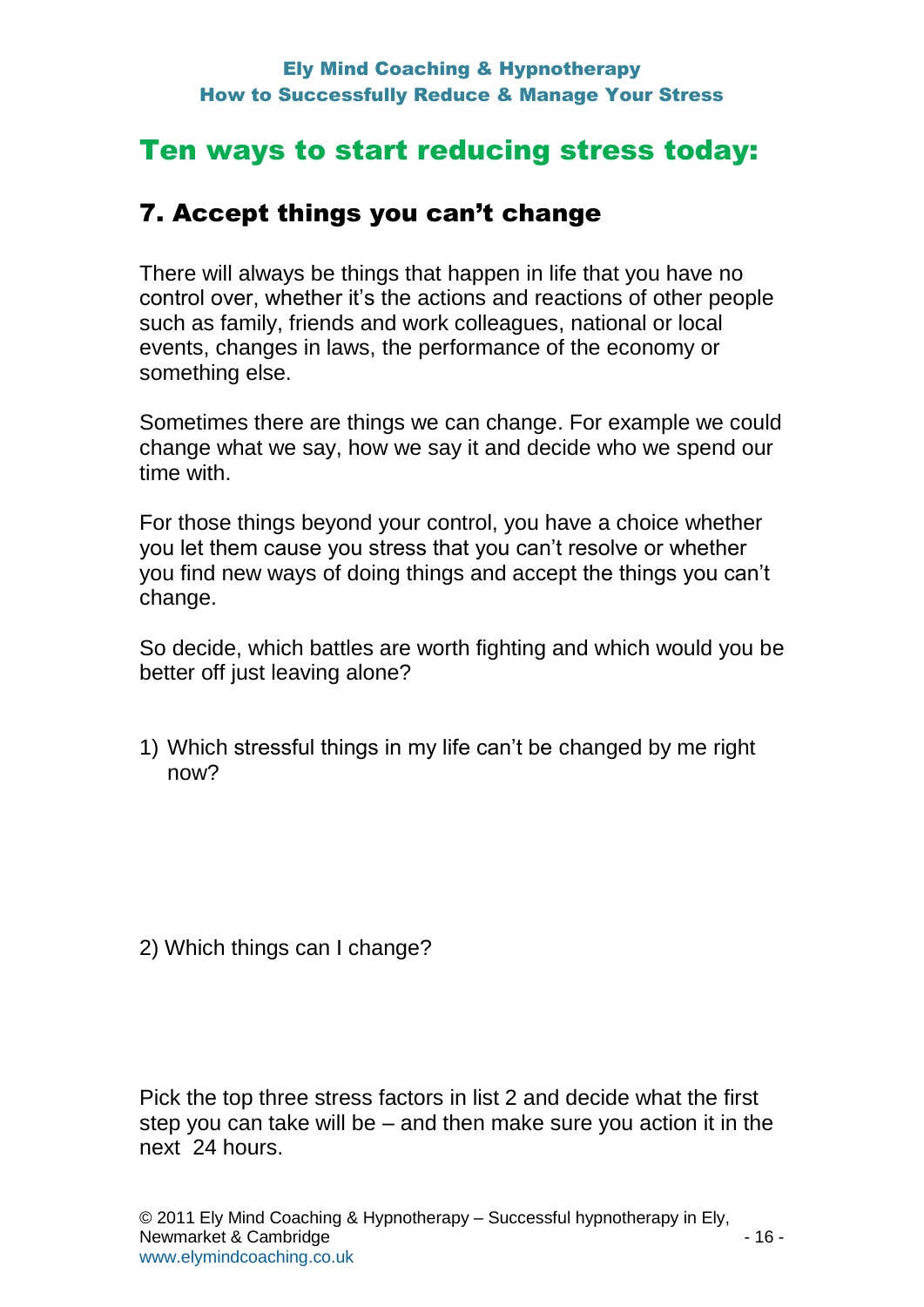### 8. Prioritise and park

If you are stressed then it may seem like everything needs to be done at once, which creates the feeling of being overwhelmed.

And if you are trying to do everything then you may find you get nothing done as you're too busy thinking about the other things to concentrate on any one thing.

However, we all know, don't we, that not everything needs to be done right now and that some things can wait for another time. Are you turning things into big stuff when really they aren't?

Write down everything that you need to get done on a piece of paper. Then ask yourself, 'if you could only complete one of these today, which would it be?" Keep asking this question until you have a list sorted by priority. And then get started on that number one task.

If you find it too difficult, get someone to help you by asking you the question repeatedly or use this process:

### **Another Viewpoint**

- 1. Think of at least two people whose advice you respect and trust. It does not matter whether you know them or whether they are still alive. These people will become your board of advisors.
- 2. Close your eyes and imagine that both people are sitting on chairs opposite you and facing you. Notice them in as much detail as you are able to – their posture, facial expression and the look behind their eyes as they look at you.
- 3. Imagine floating into the body of the first person. See through their eyes, hear through their ears, feel how they feel and notice the sort of things they say to themselves. And as you look back at yourself, consider what advice this person would have for you on your issue?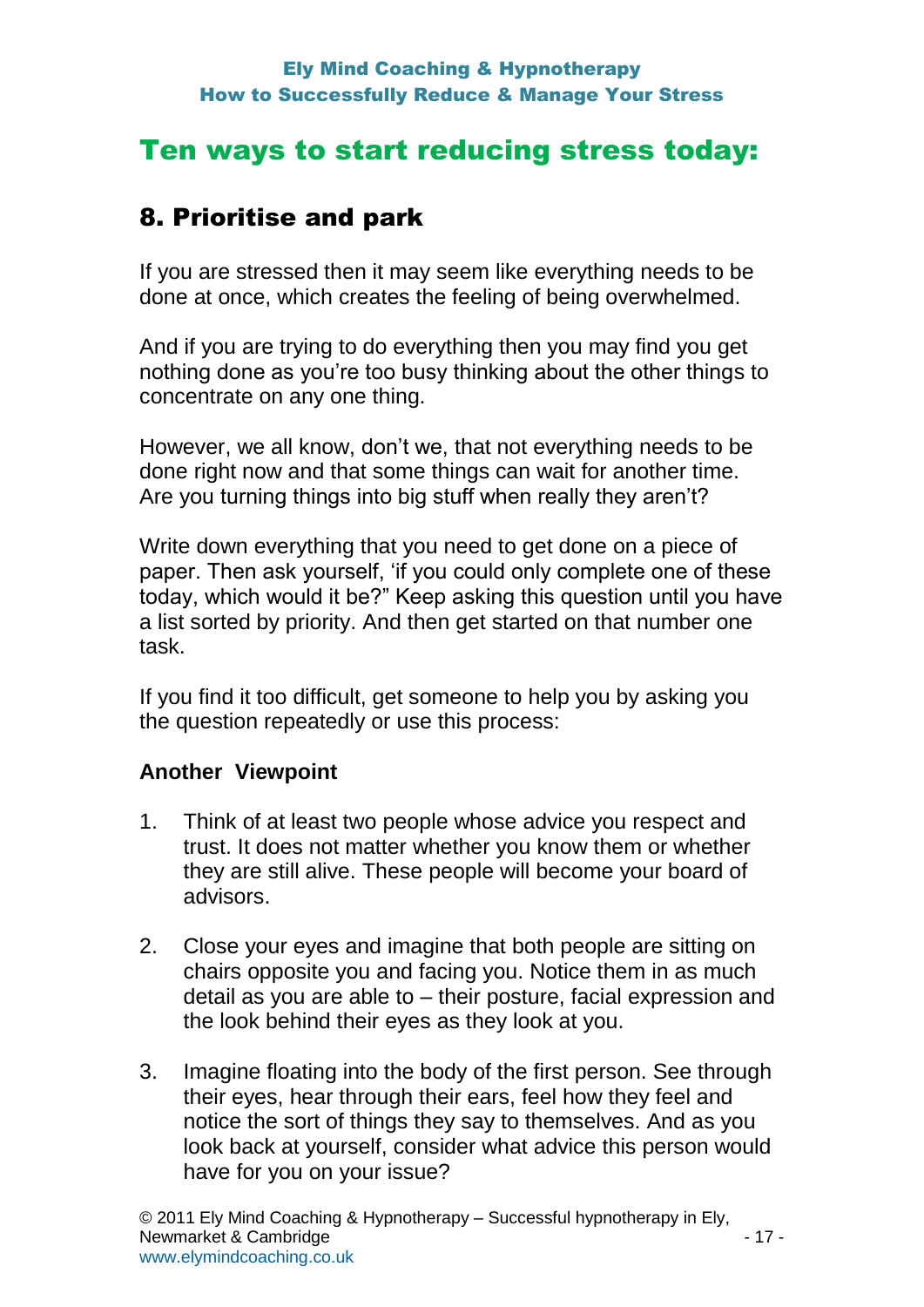- 4. When you have gathered the advice, float back into your body and take a moment to absorb the learning and advice they had for you.
- 5. Repeat steps 2, 3 & 4 with each of your other advisors in turn.
- 6. When you have done this, consider all the things that were stressing you in your life, and notice how things seem a little different once you consider the advice you have received.

And remember, a 'to-do' list will always have something on it that you need to do! That's what it's there for!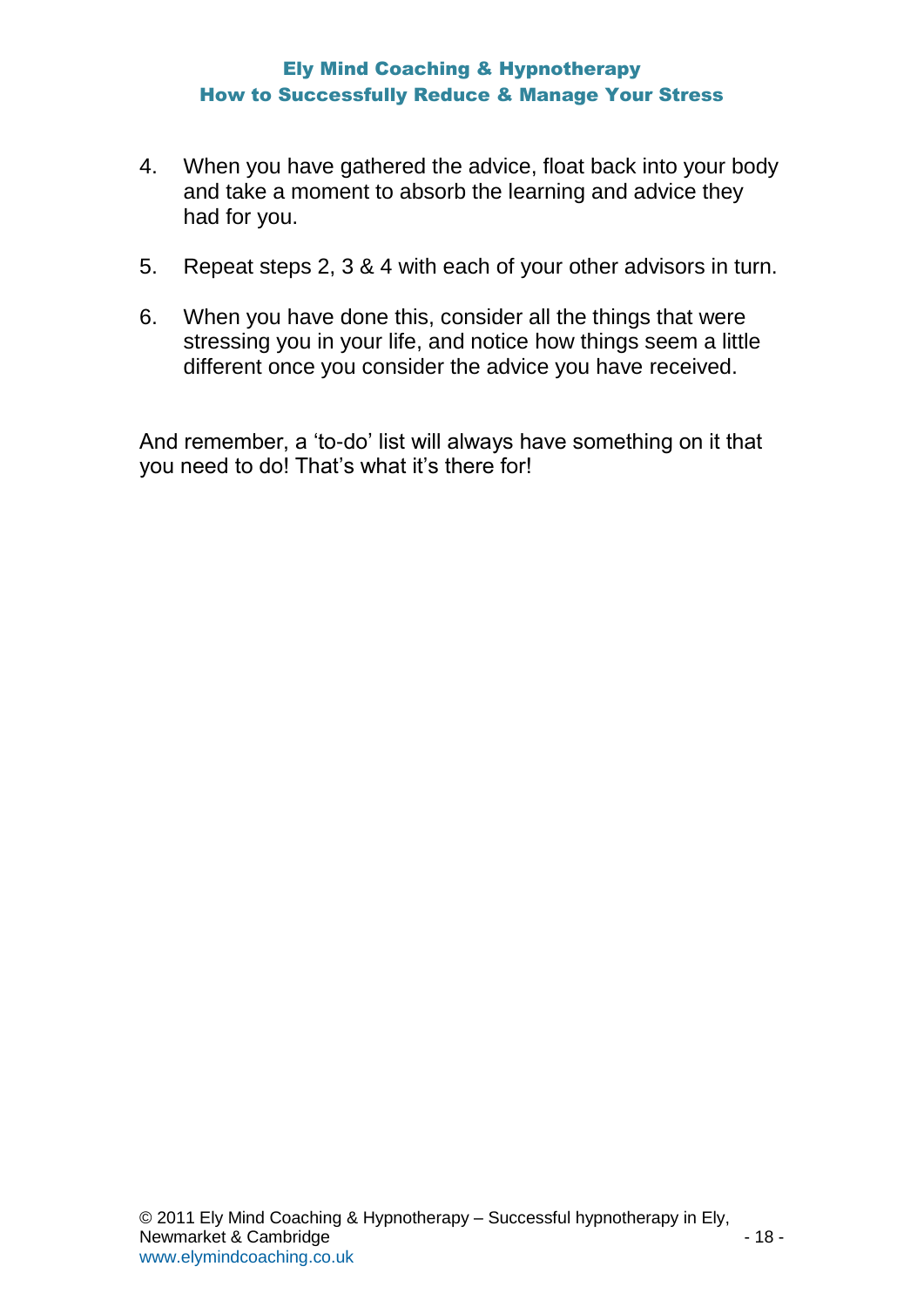# Ten ways to start reducing stress today:

# 9. Have Fun & Laugh a lot!

Ever felt stressed while laughing and having fun?

I thought not!

Find opportunities to laugh and have fun every day – watch a funny film, read a funny book, go and see friends who make you laugh.

Whatever you find funny and fun is going to lift your spirits, make you feel better in yourself and help you refocus when you get back to your list.

Think of five things that you find fun. It could be watching a particular sitcom, playing with your kids or something else completely:

- 1)
- 2)
- 
- 3)
- 
- 4)
- 5)

Now, pick one that you can do today and go and have some fun! Whether you have ten minutes or an hour just go and do it!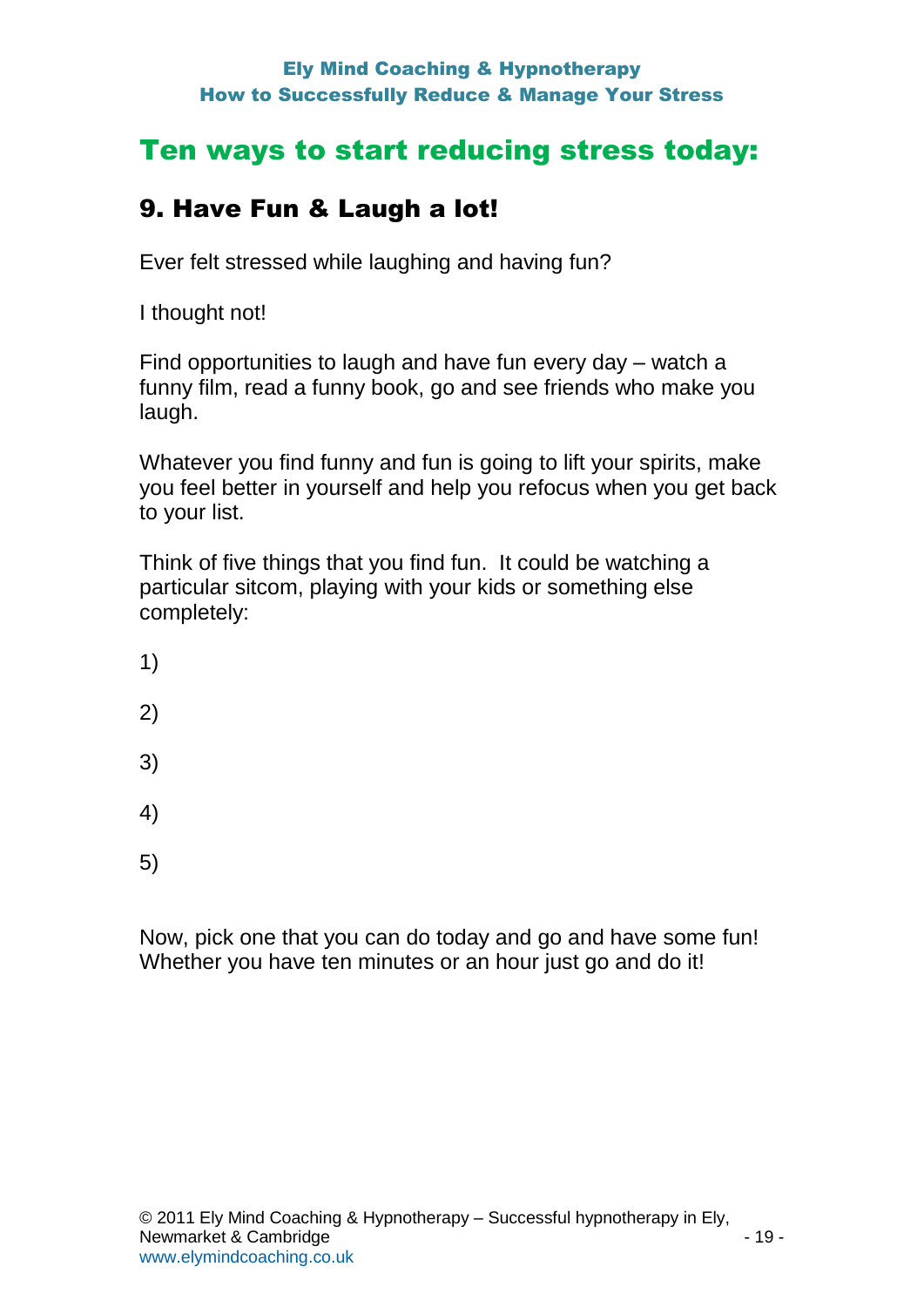### 10. Instant Calm

You can train your mind so that you can instantly feel calm and in control whenever you would like to. As with most things, the more often you practice this, the easier it will become and the better the results you will get.

### **Instant Calm**:

- 1) Remember a specific time in the past when you felt completely calm, in control and relaxed. Maybe it was a specific moment on holiday, or just sitting in the sun or something different.
- 2) Close your eyes and imagine floating back to that time and right into your body so you see what you saw, hear what you heard and feel the good feelings of calmness, peace and control.
- 3) Looking through your own eyes as though you were back there now, make everything you see bigger and brighter, the sounds crisper and keep intensifying the good feelings.
- 4) You can notice where in your body you feel that calmness the strongest and how from that point it grows and spreads and strengthens into all parts of you, until it feels like it's flowing through your veins. You can even imagine a dial inside you and keep turning it up as the feelings increase.

As you keep replaying the movie of that time in your mind, give the feeling a colour and take that colour to the top of your head and down to the tips of your toes, then make it brighter, and brighter again.

5) When you really feel that calmness and control, imagine bringing the good feeling back into the now. Have that calm feeling inside and then consider how all the things that used to seem stressful now seem to be a bit more manageable don't they? You can even take this feeling into future situations as you notice everything happening exactly the way you would want it to.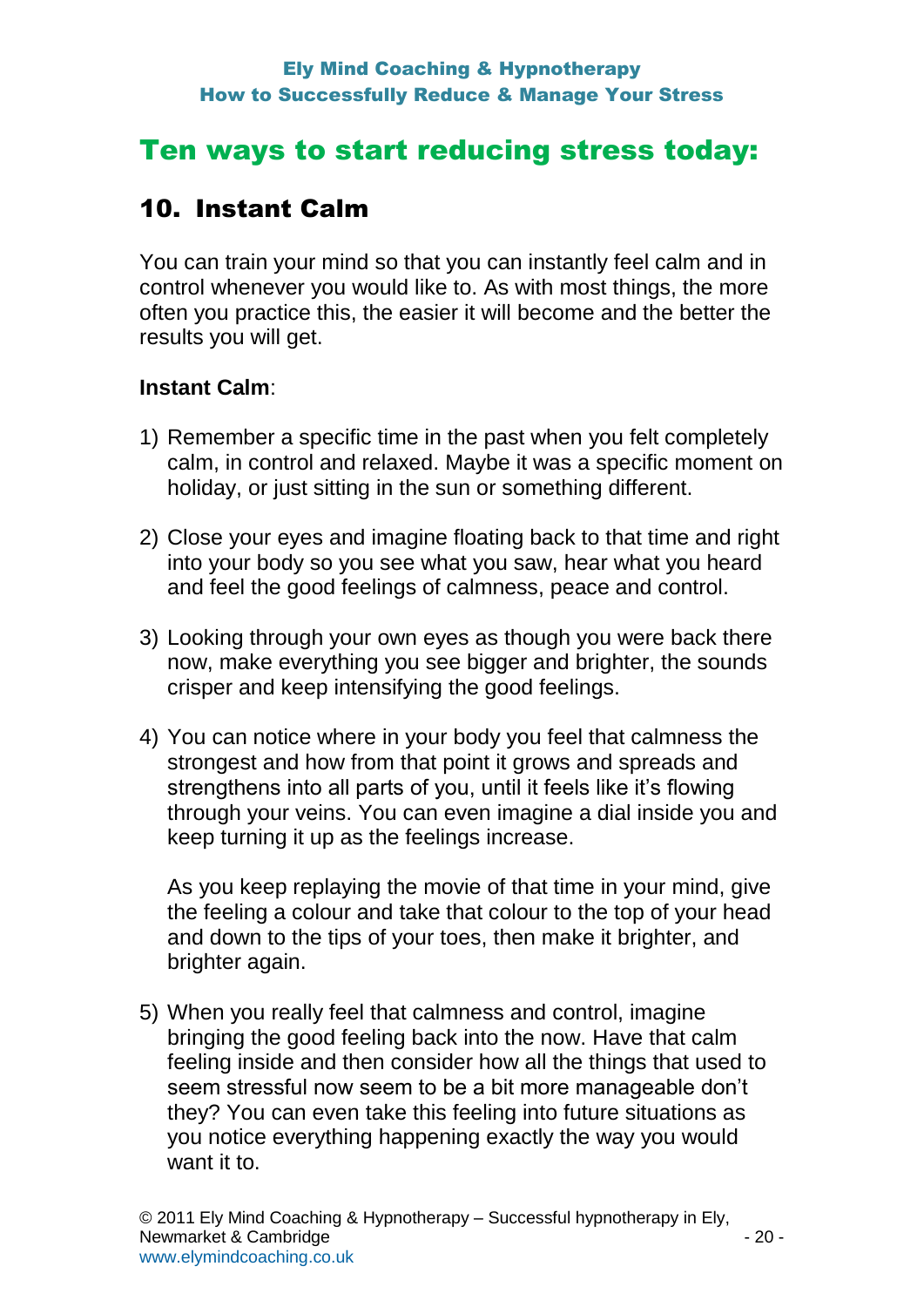### Ten ways to start reducing stress today:

### And one extra:

It's often said that what we focus on increases so make sure you focus on what you do want (rather than what you don't want).

For example, consider these two thoughts: 'I don't want to feel stressed' and 'I want to stay calm'. Both aim to get a similar result but the first focuses on stress and the second on calm.

Which would you rather focus on – stress or calm?

Make sure your thoughts are focused on what you want such as success, confidence, calmness and relaxation.

Many people use affirmations to remind themselves of what they want so you may want to say to yourself something like 'I can handle this' or 'I am calm, confident and relaxed'.

Use whatever works for you that is positive. The more often you repeat it to yourself (in your head or out loud) the stronger the feeling becomes (if it feels like you are faking it at first just keep doing it and soon you'll find it has become real for you).

### Stress busting!

Have another suggestion of how to reduce stress that works for you?

E-mail it to [dan@elymindcoaching.co.uk](mailto:dan@elymindcoaching.co.uk) and it may be included in the next update of this e-book.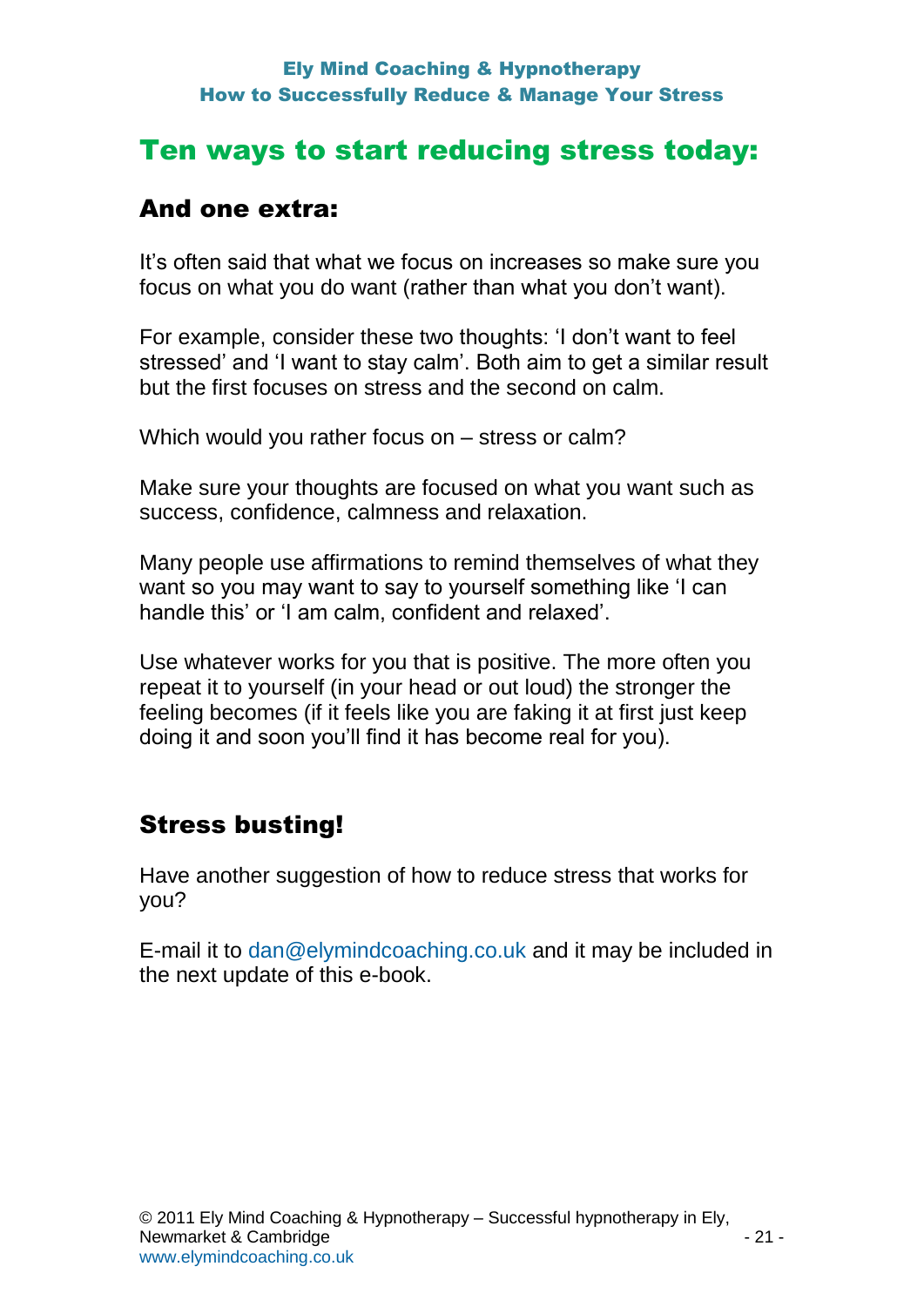### About the Author



Daniel Regan is an experienced hypnotherapist who successfully practices in Ely, Cambridge & Newmarket.

Daniel's qualifications include:

- Certified Hypnotherapist
- Master Practitioner NLP
- Master Practitioner Time Line Therapy
- Master Hypnotist
- Certified Professional Coach

For more information: [www.elymindcoaching.co.uk](http://www.elymindcoaching.co.uk/)

### Further Help

Daniel is available for individual consultations in Ely, Cambridge & Newmarket. He offers a free 30 minute initial consultation so you can find out more about how right hypnotherapy is for you before going ahead. Read what some of Dan's past clients have said: <http://www.elymindcoaching.co.uk/testimonials>

### What else can hypnotherapy help with?

Hypnotherapy, hypnosis & NLP can help with a wide range of issues such as:

- Stopping smoking
- Weight Loss
- Anxiety
- Fears & Phobias
- Depression
- Excessive Drinking
- Guilt, Sadness, Anger
- Panic Attacks
- Low confidence/low self esteem
- And many other issues.

Contact Daniel for more information: [www.elymindcoaching.co.uk](http://www.elymindcoaching.co.uk/)